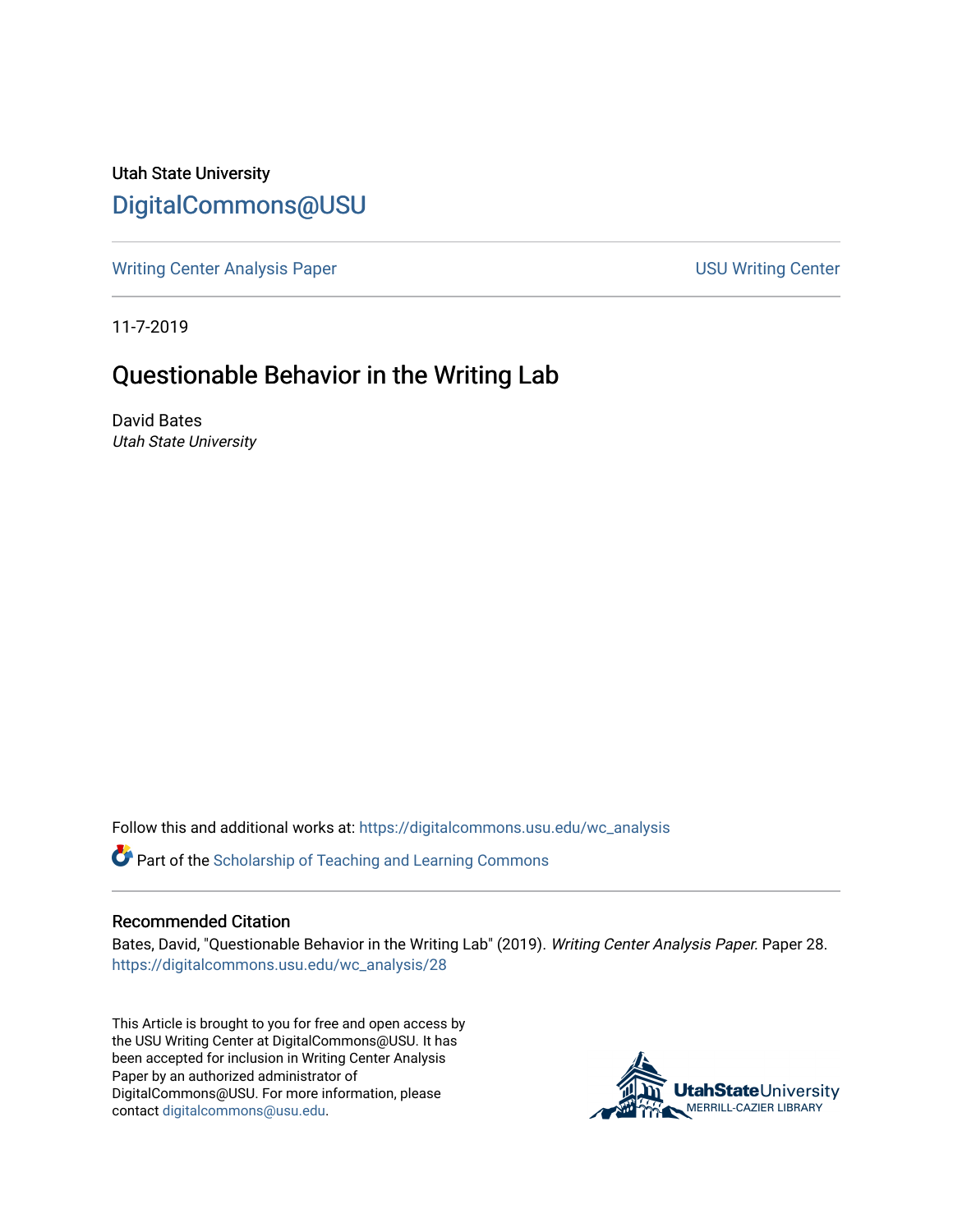# QUESTIONABLE BEHAVIOR IN THE WRITING LAB

### Abstract

In the setting of a writing center tutoring world where calibrated questioning is typically a core strategy of connecting with, evaluating, and ultimately counseling student writers, my work is an attempt to discover by examination and evaluation the effectiveness of questioning tools and techniques used by writing tutors and teachers. My purpose is to offer potential refinements to common questioning methods so as to help tutors better facilitate student writers in generating their own solutions to writing quandaries, as opposed to being led to preconceived tutorgenerated solutions. The content of this paper is based upon my observations of tutoring sessions conducted by experienced tutors in the Utah State University Writing Center and my own experiences as a writing center tutor as informed by the recommended questioning strategies of *The New Bedford Guide for Writing Tutors* and supplemental readings of educational theorist Paulo Freire, and FBI Chief Negotiator, Christopher Voss. Ultimately this paper concludes that though tutors and teachers often use open ended questions, they use them in sequences of leading questions, the result of which is the transformation of seemingly openended questions into highly constrictive questions.

Keywords: writing center, questions, isopraxism, mirroring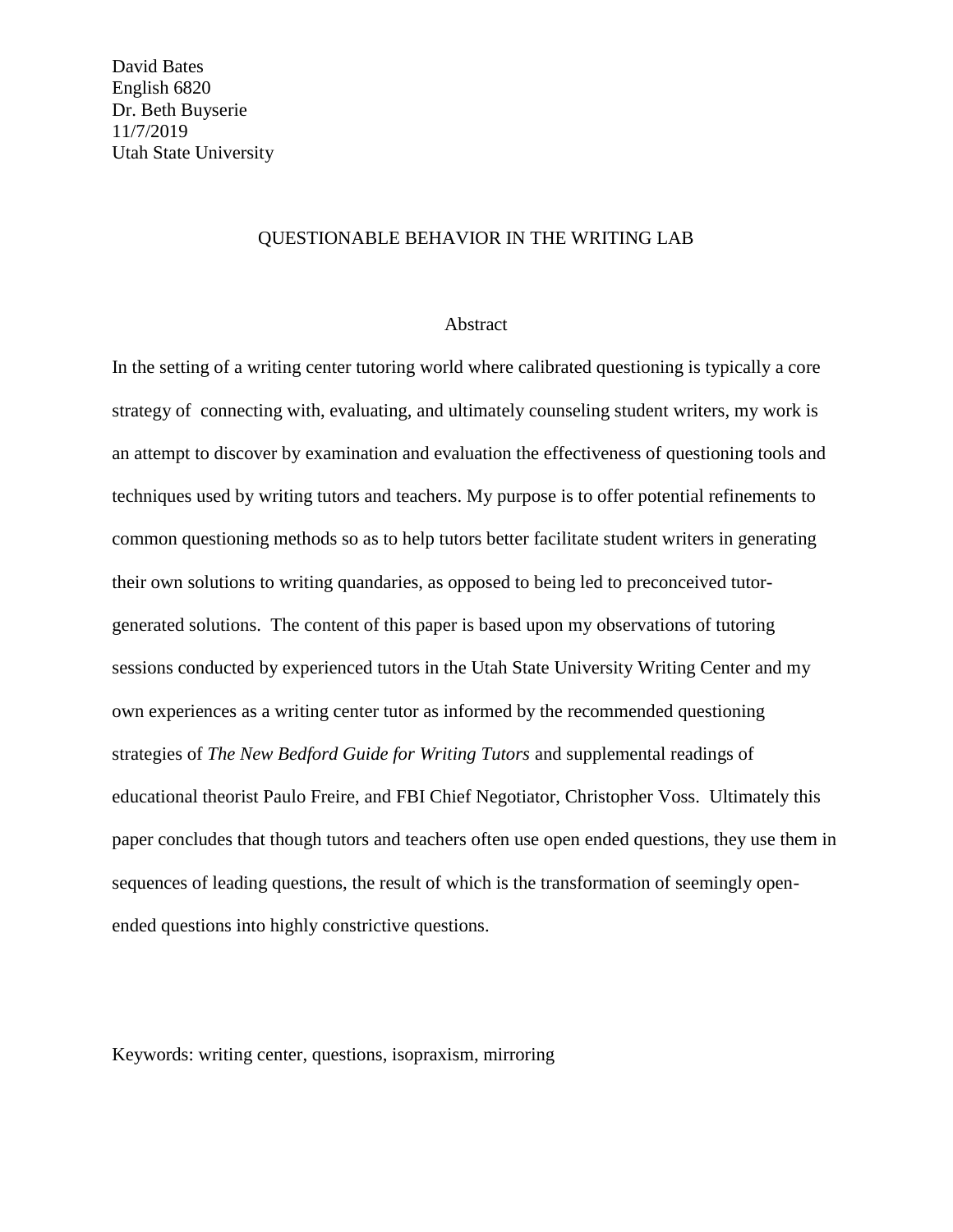#### A QUESTIONABLE START

I love the paradox of the writing center. Students come through the doors, papers in hand, seeking answers to questions about their writing and we as tutors greet them, not with the answers they seek, but if we are following the advice of the *Bedford Guide for Writing Tutors*  and establishing "a comfortable acquaintance", we greet them with questions. Lots of questions. "What can I help you with?" "What are you working on?" "Who is your audience?" And after we have asked our initial questions, according to the *Bedford Guide* the tutor is to "seek clarification with follow-up questions" (Ryan 2016, 14). According to the guide, questions are the tools by which tutors connect with students, orientate themselves to student writing and triage student writing to determine where focus might be most effectively directed so as to accomplish as much as possible in the limited time of a writing center visit. And it's finally time to tackle a student's paper, according to the *Bedford Guide*, it's time for more questions. The first the "Four Effective Powerful Tools" introduced in the book is "asking questions" (Ryan 2016, 15).

So in this environment of questions, questions, and more questions, I couldn't help but begin to question my own questionable behaviors as a writing tutor and teacher. As a result this paper is an attempt to discover, through examination and evaluation of the questioning tools and techniques I use as a tutor and teacher, more refined methods of using questions to influence success in student writers.

#### FREQUENTLY ASKED QUESTIONS

According to the *Bedford Guide* there are two types of questions: closed ended and open ended. Closed ended questions are asked when seeking specific information and typically have short direct answers, questions like "When is the paper due?" and "Who is your teacher?" "Do you feel like you hit all the points of the rubric?" (Ryan 2016, 15). Closed ended questions are often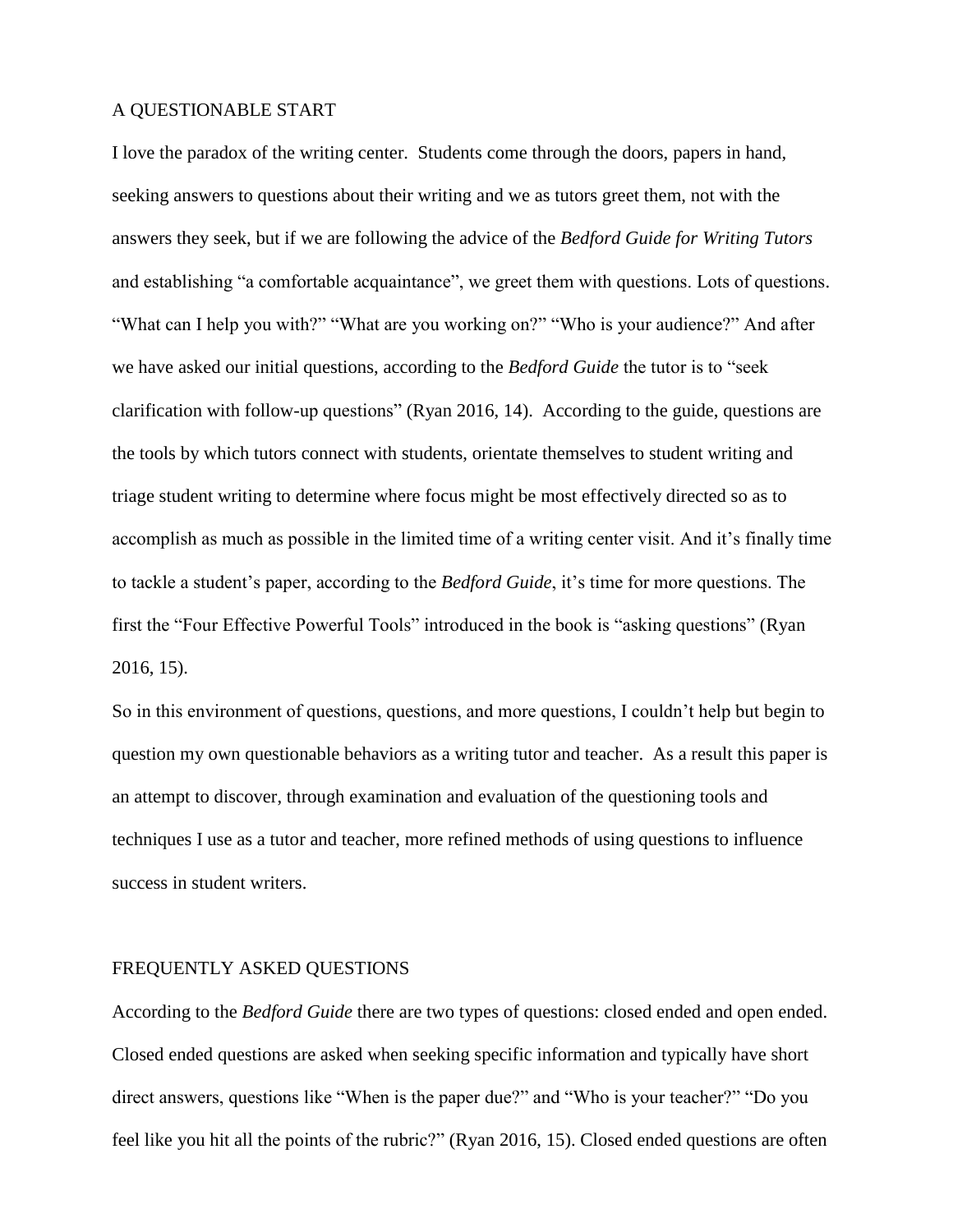diagnostic and move the tutor quickly toward the specific needs of the student. Open ended questions tend to contain what, how and/or why, and require the writer to open up and articulate in depth typically beyond few word answers. Some of the open ended questions used by the tutors I observed were: How would you add that idea into your thesis statement? What could you use to better achieve a sense of finality? Using your own advice how would you better articulate that point?

There is one classification of questions, not mentioned in the *Bedford Guide* (actually, often a formulation of multiple of questions), which I frequently employ and which I noted other tutors using in all my writing center observations. That classification is leading questions. As tutors and teachers we often see exactly where a couple of missing pieces of a writing puzzle will fit together and make a picture whole for the writer. But instead of telling the student exactly which pieces and how to make them fit, we want them to learn through discovery, so we guide them with questions. In the writing center as well as in the classroom the constraints of working to advance students to a certain level of competency within a very limited time, while honoring the premium placed on learning through discovery, seem to both promote and justify the use of leading questions as a valid and important tool in the tutor/teacher arsenal.

# QUESTIONING QUESTIONS

For the sake of illustration, the following is my best recollection of a scenario that played out with a student I tutored in the writing center who came for help with an ad analysis assignment.

Student: I'm not seeing how ethos, pathos, and logos apply to my ad.

Tutor: You've talked about ethos in your class, right? How would you say you defined ethos in your class discussions?

Student: It's kind of like trust. Getting people to trust you and your message.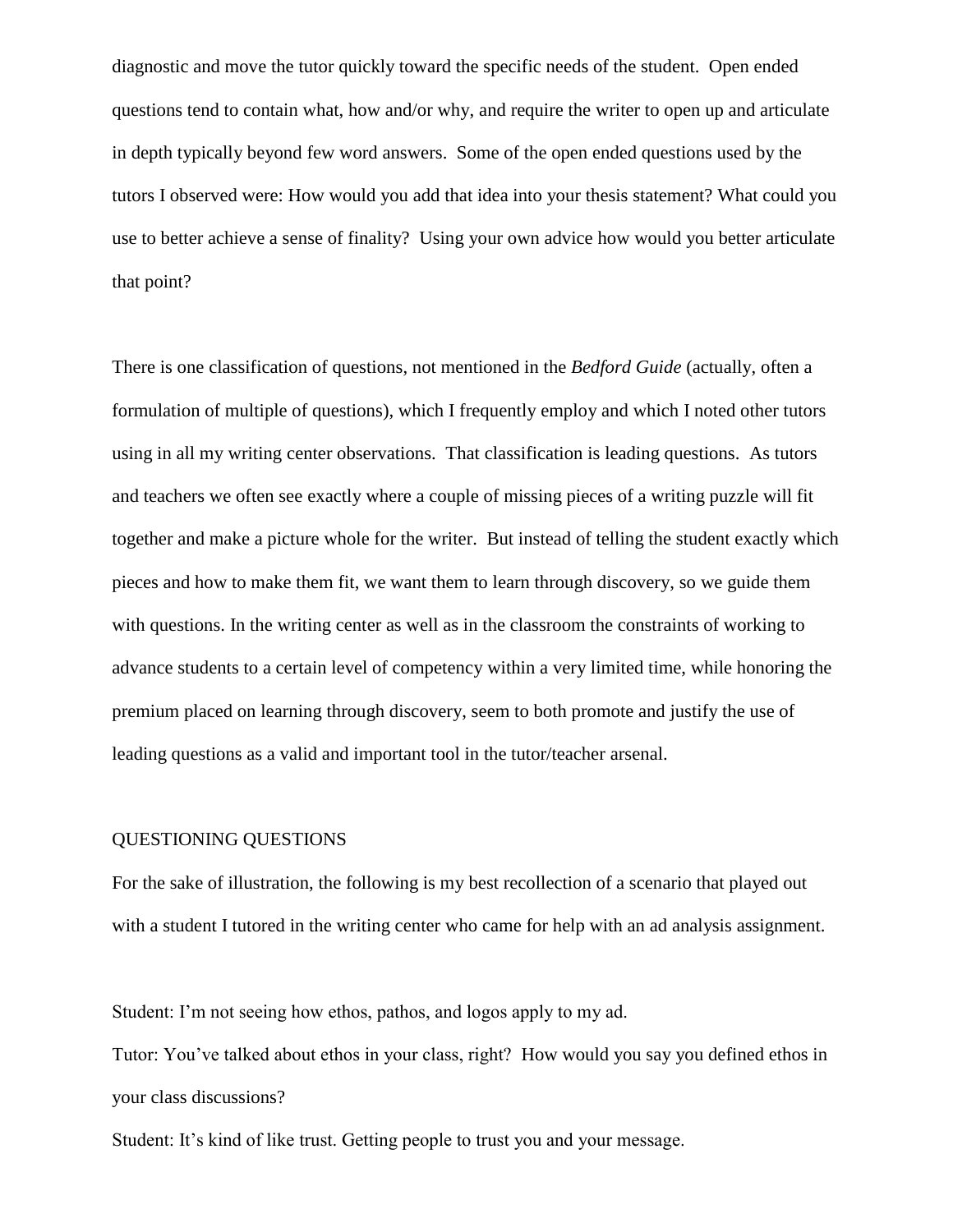Tutor: Okay, so if ethos is trust, instead of saying we're trying to find ethos in your ad, is it the same if we say we are trying to find ways this ad makes you trust that Skittles are great candy? Student: Yes.

Tutor: So by changing the word to trust, does that help you find what you're looking for?

Student: I don't know. That's where I'm stuck.

Tutor: So let's look at the ad. What's happening in the ad?

Student: Business people are eating Skittles and talking about it like they're little kids.

Tutor: Okay, so we have business people eating Skittles. What are they wearing?

Student: Suits and business clothes.

Tutor: So what does that tell you about them?

Student: Maybe they're successful business people.

Tutor: Where are they sitting?

Student: In a boardroom.

Tutor: So we've got successful business people, sitting at a big conference table in a boardroom.

What do well-dressed successful business people usually do around boardroom tables?

Student: Talk about business and important things.

Tutor: And make decisions about them, right? So if instead of talking about business and important things and making decisions, they are eating Skittles… What is the message? Student: Successful business people would rather eat Skittles than take care of business. Tutor: So now put it all together. What does all this have to do with candy lovers trusting that Skittles are great candy?

Student: If successful business people who make big decisions are eating Skittles instead of doing their work, Skittles must be great candy.

Tutor: Does that give the Skittles brand credibility? And does that make you trust that Skittles are great candy?

Student: It does.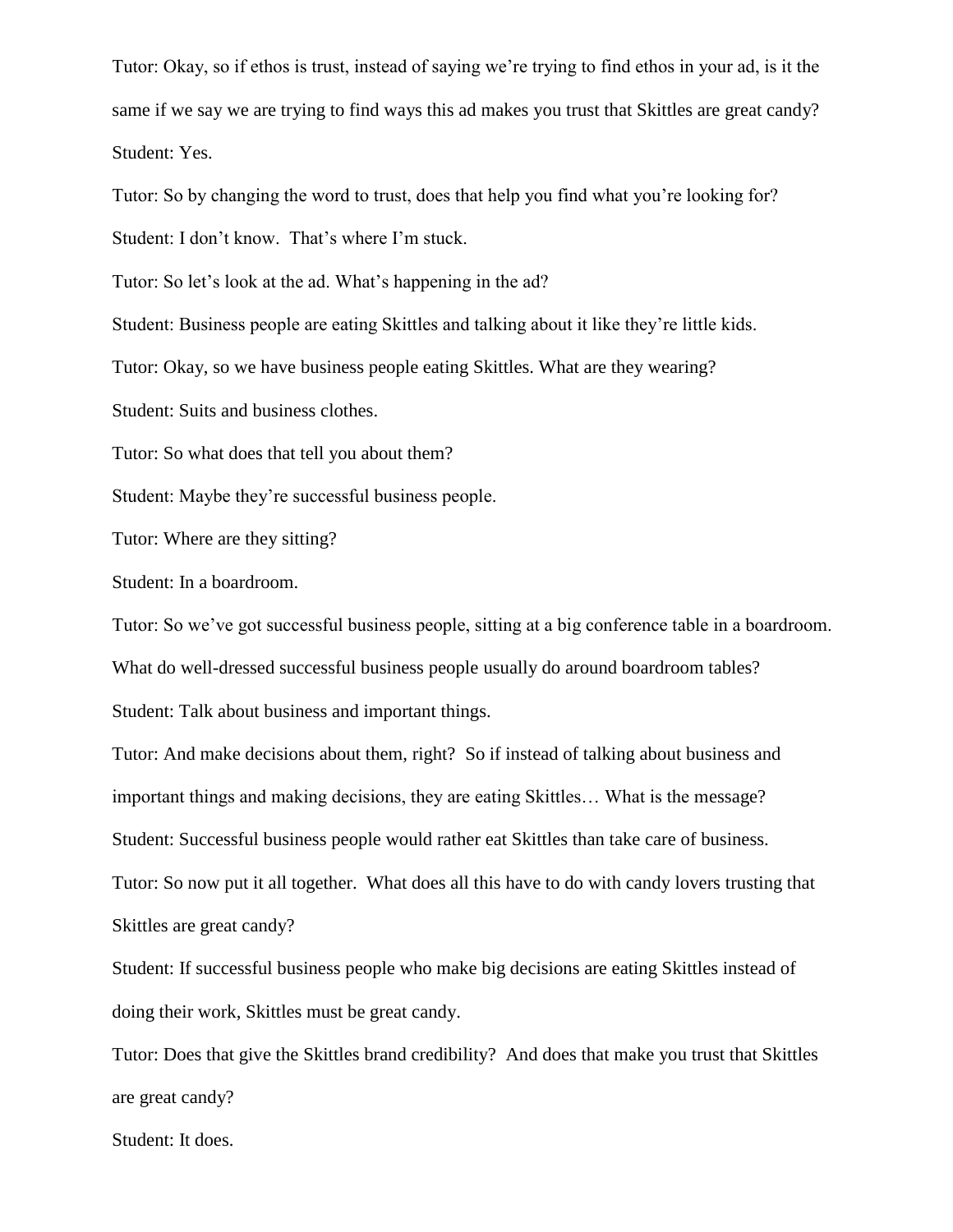Tutor: There's your ethos.

Though the session had been successful, something about relying so heavily on leading questions to guide the student to a moment of discovery didn't feel quite right. I didn't have an answer as to exactly what wasn't quite right, but because of my heightened sensitivity to questionable behaviors thanks to the *Bedford Guide*, a new question was brewing.

A few weeks later I was introduced to the work of educational theorist Paulo Freire and his work *Pedagogy of the Oppressed*. Freire is all about shifting power to the students and about teachers having the faith to create open ended opportunities for learning and trusting that students will respond with their own creative solutions to whatever problems are presented (Freire 1993). In the light of Freire the something-not-quite-right feeling associated with situations where I felt I had relied too heavily on leading questions started to make sense. In retrospect it dawned on me that I was asking open ended questions, but wasn't really creating open ended opportunities for students to pursue their own solutions. In fact, in many ways I was very carefully doing just the opposite. I was leading students to *my answers* to their posed problems and in calculated ways I was actually progressively narrowing their thinking until they arrived at *my* predetermined solutions.

# JEDI MIND TRICK QUESTIONING

Outside of my roles as teacher, tutor and student, I am a corporate headhunter and work in a world where strong negotiating skills are critical for success. In hopes of upping my negotiating skills I recently picked up the book by Christopher Voss, former Chief Hostage Negotiator for the FBI, titled *Never Split the Difference - Negotiating As If Your Life Depends On It* (Voss 2016). As it turns out, Voss' book is a Master's course in the power dynamics of questioning particularly in high stakes scenarios with irrational people, not an obvious parallel to the writing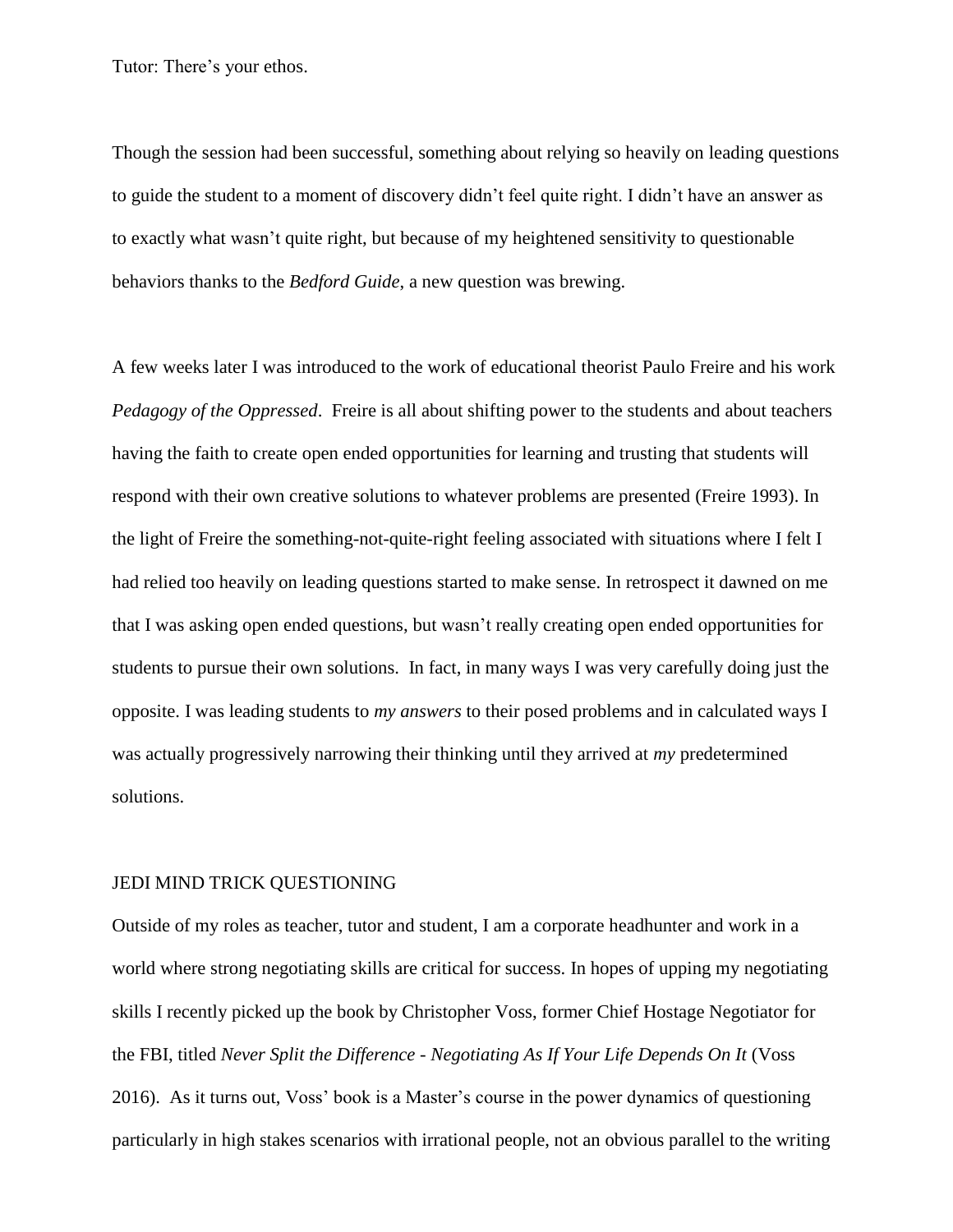center setting, but in the thick of Voss's work I discovered a simple questioning (but not quite questioning) technique that when applied to a tutor/student dynamic squarely places all problem solving power on the student's shoulders in a way that only allows for open ended student-driven solutions. The technique is called isopraxism, or mirroring (Voss 2016, 35).

According to Voss, in negotiating situations proper first response questions always begin with an open-ended "how?" and are then followed up by mirroring. As Voss describes it, "for the FBI, a "mirror" is when you repeat the last three words (or the critical one to three words) of what someone has just said. Of the entirety of the FBI's hostage negotiation skill set, mirroring is the closest one gets to a Jedi mind trick" (Voss 2016, 36).

"Give us a million dollars by noon or we blow up the writing center."

We love the writing center, but how do we get you a million dollars by noon?

Get the alumni involved. There's lots of rich alumni.

Get rich alumni? (wait).

One of the most 500 influential people in LA is an investment banker from USU. Get him. LA investment banker? (wait).

His name is Don Something. He was in the Huntsman magazine. His name is Don. Get him...

I realize this seems almost too simple to be credible, in fact Voss calls it "laughably simple", but having put it to the test in the writing center as a tutor, in the classroom as a teacher and as a student addressing teachers, it is amazing how effective this simple combination of an open ended "how?" question, followed by a series of 3-4 word mirroring phrases, followed by a pause, and then repeated is at shifting power and provoking critical thinking and creative self-generated solutions.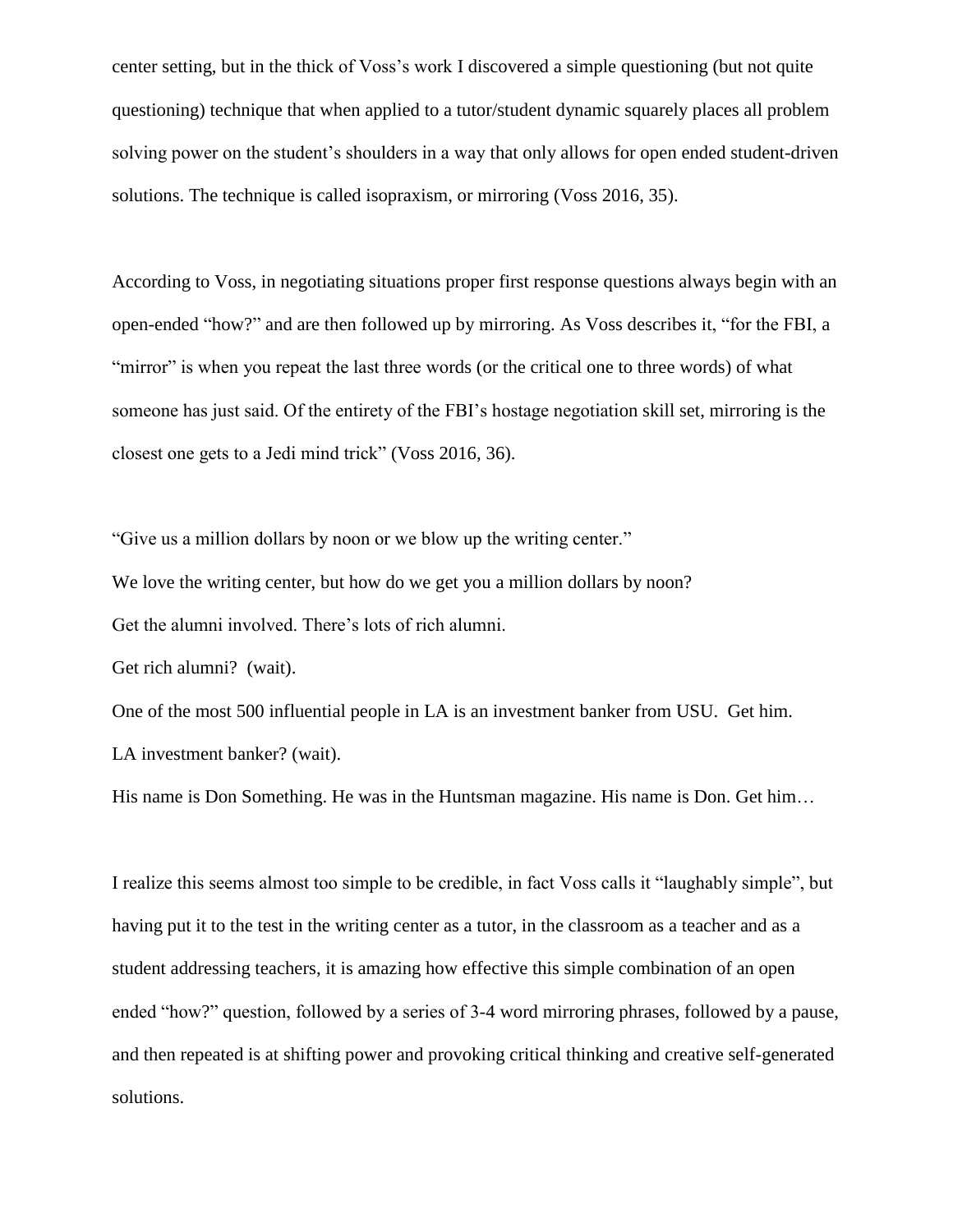#### ARE THERE ANY MORE QUESTIONS?

Whether genuinly checking for understanding, or simply out of custom, the question "Are there any more questions?" invariably signals the approaching end of an academic discussion. And paradoxically it is when this question goes unanswered that we collectively conclude that the discussion is over. Despite the fact that "Are there any more questions?" is a closed-ended question, intended as an open-ended question, that dangles power in front of an audience only long enough for it to be snatched away by a definitive statement, "Thank you very much", I want to be clear that there are always more questions, and that it's critical these discussions remain open, and not just open but also as open-ended as Jedi possible.

As Jedi possible… (wait)…